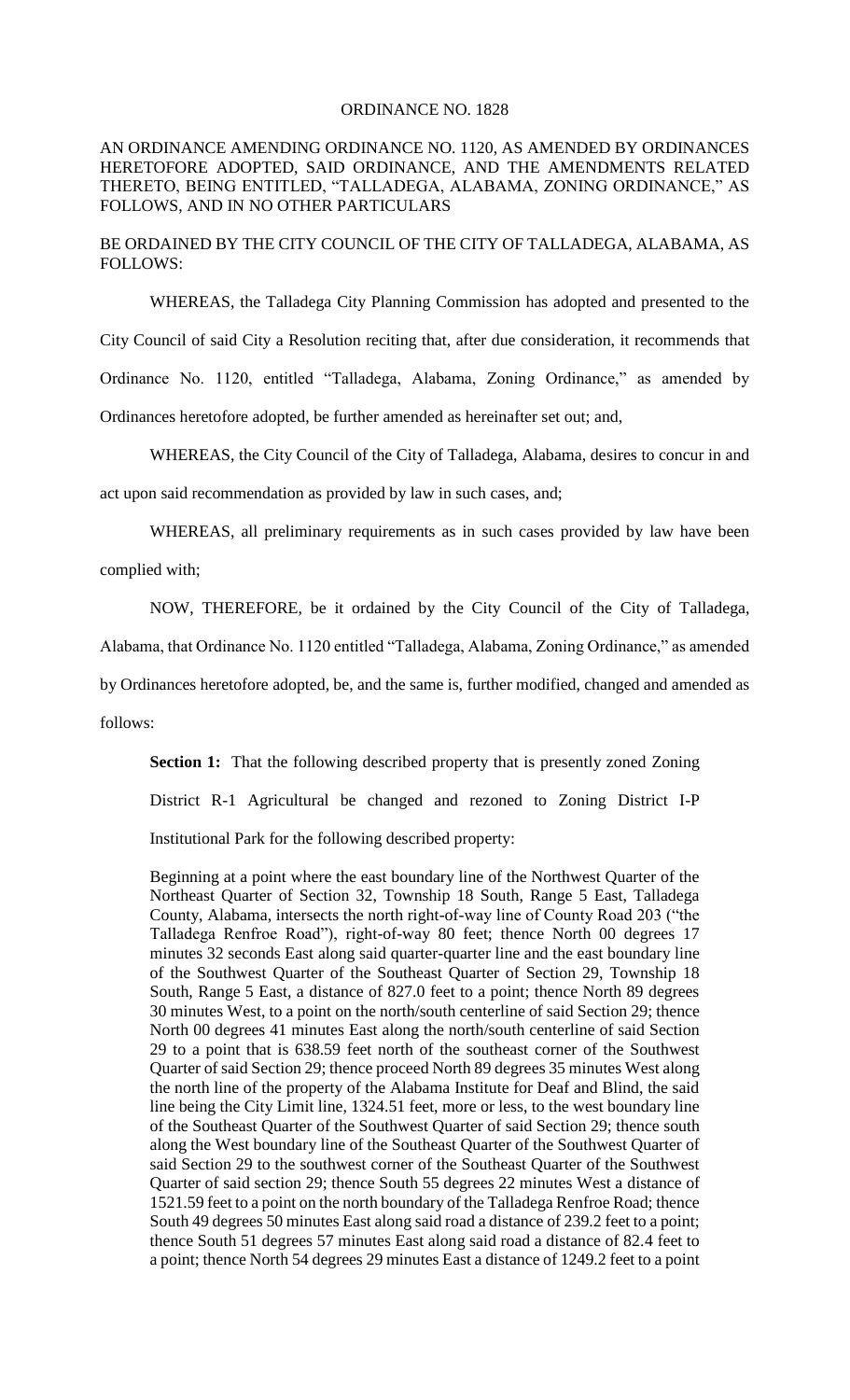on the east line of the Northwest Quarter of the Northwest Quarter of said Section 32; thence South along the east line of the Northwest Quarter of the Northwest Quarter and the east line of the Southwest Quarter of the Northwest Quarter of said Section 32 to a point on the south line of the Northwest Quarter of said Section 32; thence east along the south line of the Northwest Quarter of said section 32 to a point that is located 1,058.00 feet west of the southeast corner of the Northwest Quarter of said section 32; thence North 01̊45 minutes West to a point on the north side of the Talladega Renfroe Road; thence in a northeasterly/easterly direction along the north line of the Talladega Renfroe Road to the point of beginning.

**Section 2:** That Section 1901, Uses Permitted, of the Talladega Zoning Ordinance, be amended to read as follows:

## Section 1901. Uses Permitted.

Educational, training, health, medical, or nursing facilities or uses of a private, for profit or not for profit, public, charitable, or philanthropic nature, including rest homes and sanitariums.

Churches and other places of worship.

Buildings normally considered to be an integral part of one of the above uses, such as dormitories, faculty housing, and fraternity or sorority houses, when located within the contiguous geographical area designated as the campus or institutional site.

Federal, state or local correctional institutions provided that site designs are approved by the Planning Commission.

Accessory uses incidental to or of service to the occupants of the above uses only, such as offices, apothecaries, laundries, eating facilities, maintenance shops, storage areas, and recreation facilities.

Public utility structures and lands.

Accessory signs.

Principal use signs.

**Section 3:** The person or persons who presently assess the tracts or parcels of real estate above described, along with their addresses, is as follows:

| <b>Parcel Identification Number</b> | Assessed To                             | Address                                         |
|-------------------------------------|-----------------------------------------|-------------------------------------------------|
| 61-13-09-32-1-000-006.001           | Talladega County                        | <b>Courthouse Square</b><br>Talladega, AL 35160 |
| 61-13-09-29-4-000-004.001           | Talladega County                        | Courthouse Square<br>Talladega, AL 35160        |
| 61-13-09-32-1-000-006.000           | Alabama Institute for Deaf<br>and Blind | 205 E. South St.<br>Talladega, AL 35160         |
| 61-13-09-29-4-000-004.000           | Alabama Institute for Deaf<br>and Blind | 205 E. South St.<br>Talladega, AL 35160         |
| 61-13-09-29-3-000-006.000           | Alabama Institute for Deaf<br>and Blind | 205 E. South St.<br>Talladega, AL 35160         |
| 61-13-09-32-2-000-001.000           | Alabama Institute for Deaf<br>and Blind | 205 E. South St.<br>Talladega, AL 35160         |